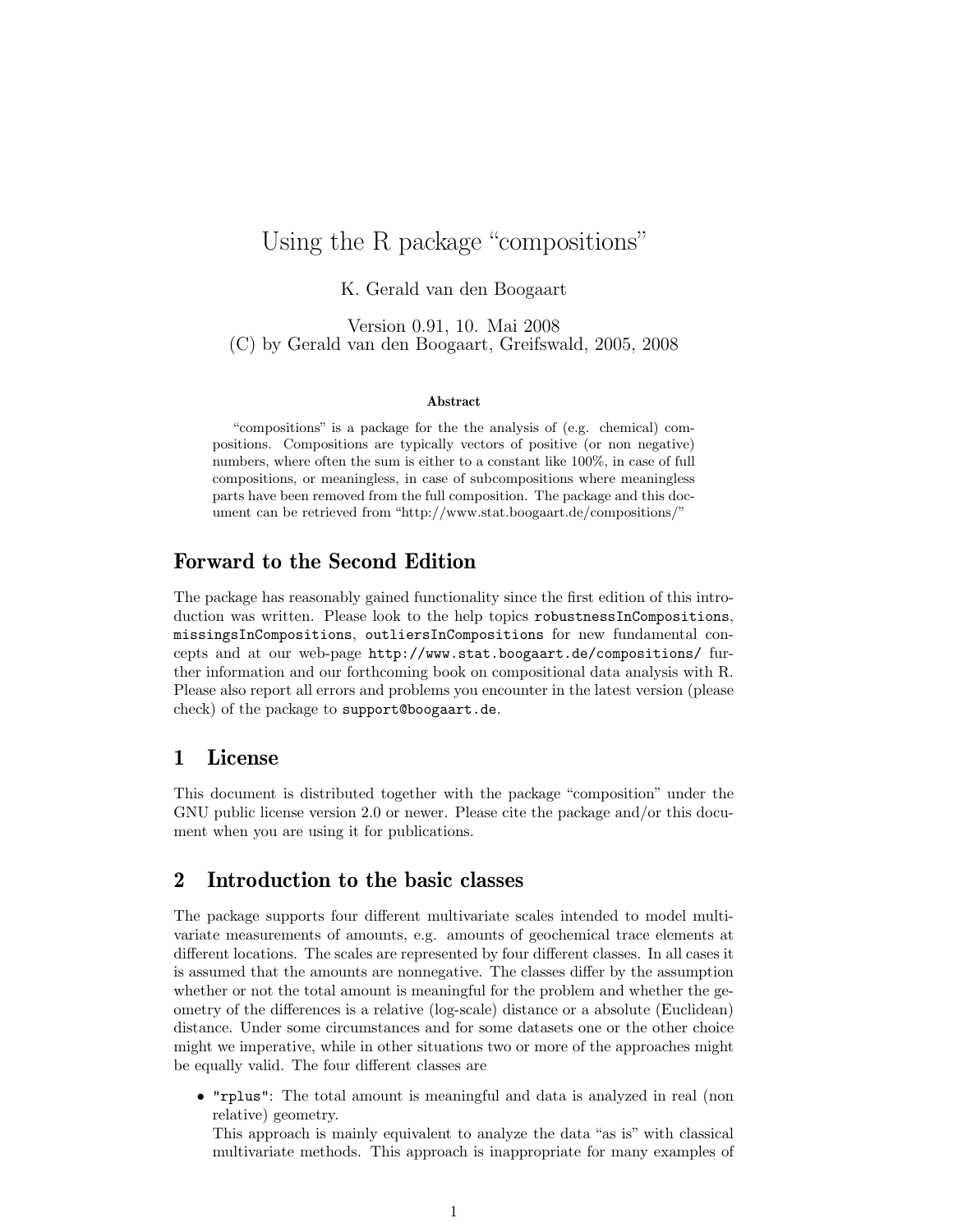datasets of amounts due many reasons including heteroskedastisity, strong skewness and external or artificial multiplicative errors on the whole dataset.

• "rcomp": The total amount is meaningless or the individual amounts are part of a whole (in equal units) and the data should be analyzed in real (non relative) geometry.

This class represents the classical view of compositions as a part of the mathematical simplex (the set of vectors of nonnegative numbers summing to 1). Also a widely used approach, it has some traps and can lead to wrong interpretations [Chayes(1960)] [Aitchison(1986)] and has to be used with great care.

• "acomp": The total amount is meaningless or the individual amounts are part of a whole (in equal units) and the data should be analyzed in a relative geometry.

This class is based on the logistic approach of compositional data introduced by John Aitchison [Aitchison(1982)] [Aitchison(1986)] [Aitchison(1997)] that has greatly evolved in the past years [Aitchison(2002)] [Aitchison and Greenacre(2002)] [Barceló-Vidal et al.(2001)Barceló-Vidal, Martín-Fernández, and Pawlowsky-Glahn] [Buccianti et al. (1999)Buccianti, Pawlowsky-Glahn, Barceló-Vidal, and Jarauta-Bragulat] [Egozcue, Pawlowsky-Glahn, Mateu-Figueras, and Barceló-Vidal(2003)Egozcue and others] [Pawlowsky-Glahn and Egozcue(2001)] [Pawlowsky-Glahn and Egozcue(2002)] [von Eynatten et al.(2002)von Eynatten, Pawlowsky-Glahn, and Egozcue]. This approach can be seen as the modern approach to compositional data analysis. However under some circumstances the approach has been criticized in favor of the more classical "rcomp" approach [Rehder and Zier(2002)] [Shurtz(2003)]. For a deeper understanding of the "acomp" approach the reader is referred to in [Barceló-Vidal et al.(2001)Barceló-Vidal, Martín-Fernández, and Pawlowsky-Glahn].

• "aplus": The total amount is meaningful and the data should be analyzed in relative geometry.

This approach evolved from mixing the ideas of compositional data analysis by John Aitchison in the view of [Pawlowsky-Glahn(2003)] with the assumption of a meaningful total. It is quite near to a simple log-transform approach, which is quite common for geochemical data. However we try to stay more consistent in the concept and try to allow to analyze the original data in a log geometry rather than just log transformed, to keep the relation to the original measurements.

An auxiliary class "rmult" is used to model simple vector valued data in a classical fashion. It is mainly used internally although in theory it provides a nice interface to multivariate data analysis.

# 3 The generic concept of the package

The package is based on the concept that the right type of analysis is given by the intention of the user (e.g. to plot) and the type of the data (e.g. acomp). Let us illustrate this with an example dataset from the package:

```
> library(compositions)
```
Attaching package 'compositions':

The following object(s) are masked from package:stats :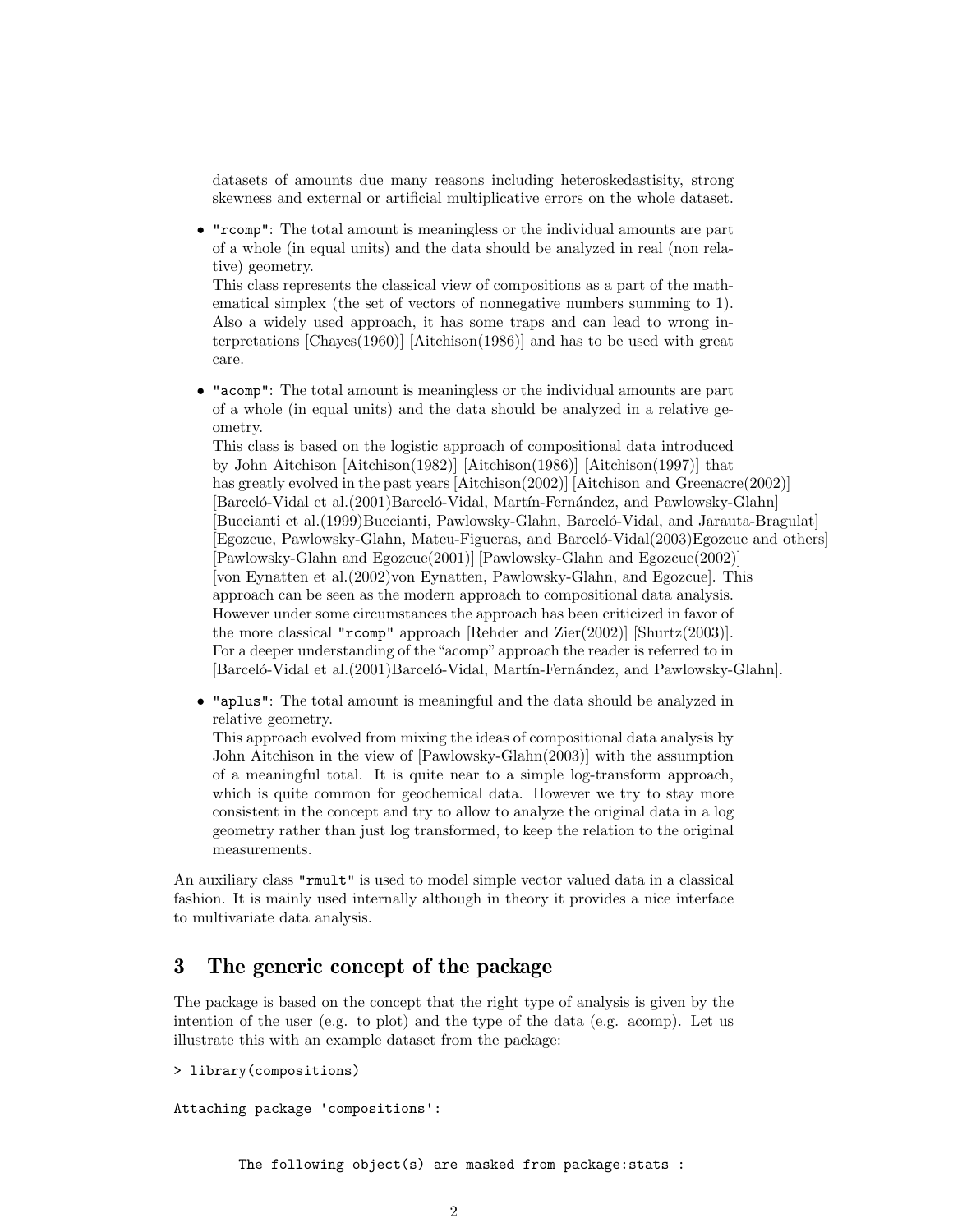```
cor cov dist var
       The following object(s) are masked from package:base :
        \frac{9}{6}*%
> data(SimulatedAmounts)
> comps <- acomp(sa.lognormals) # View data as compositions
> plot(comps) \qquad # produces Ternary diagrams
> amounts <- aplus(sa.lognormals) # View data as amounts
> plot(amounts) # Produces Scatterplotmatrix in log-
scale
```
Depending on the type of the data assigned by the constructors acomp, aplus, rcomp, rplus, rmult a different plot function called plot. ClassName will be invoked an plots the data in a fashion most feasible for the given datatype. This principle used used all over the package.

```
> mean(comps)
      Cu Zn Pb
0.08918175 0.23949922 0.67131903
attr(,"class")
[1] "acomp"
> mean(amounts)
      Cu Zn Pb
 3.018042 8.105008 22.718430
attr(,"class")
[1] "aplus"
> dat <- comps
```
To keep a maximum of similarity we can apply the same instructions to a dataset of a different type to perform a similar task with methods applicable to the other data type. Thus you should try afterwards the same instructions with

```
> dat <- rcomp(sa.lognormals)
> dat <- rplus(sa.lognormals)
> dat <- aplus(sa.lognormals)
> dat <- acomp(sa.lognormals)
```
and with a dataset of more variables

```
> dat <- acomp(sa.lognormals5)
> dat <- rcomp(sa.lognormals5)
> dat <- rplus(sa.lognormals5)
> dat <- aplus(sa.lognormals5)
```
although only the compositional aspects are explained here in detail.

# 4 Statistical Graphics

#### 4.1 Ternary diagrams

The first steps in a data analysis should always be plots. The classical plot for compositional data is the ternary diagram. This package also contains advanced treatment for high dimensional compositions.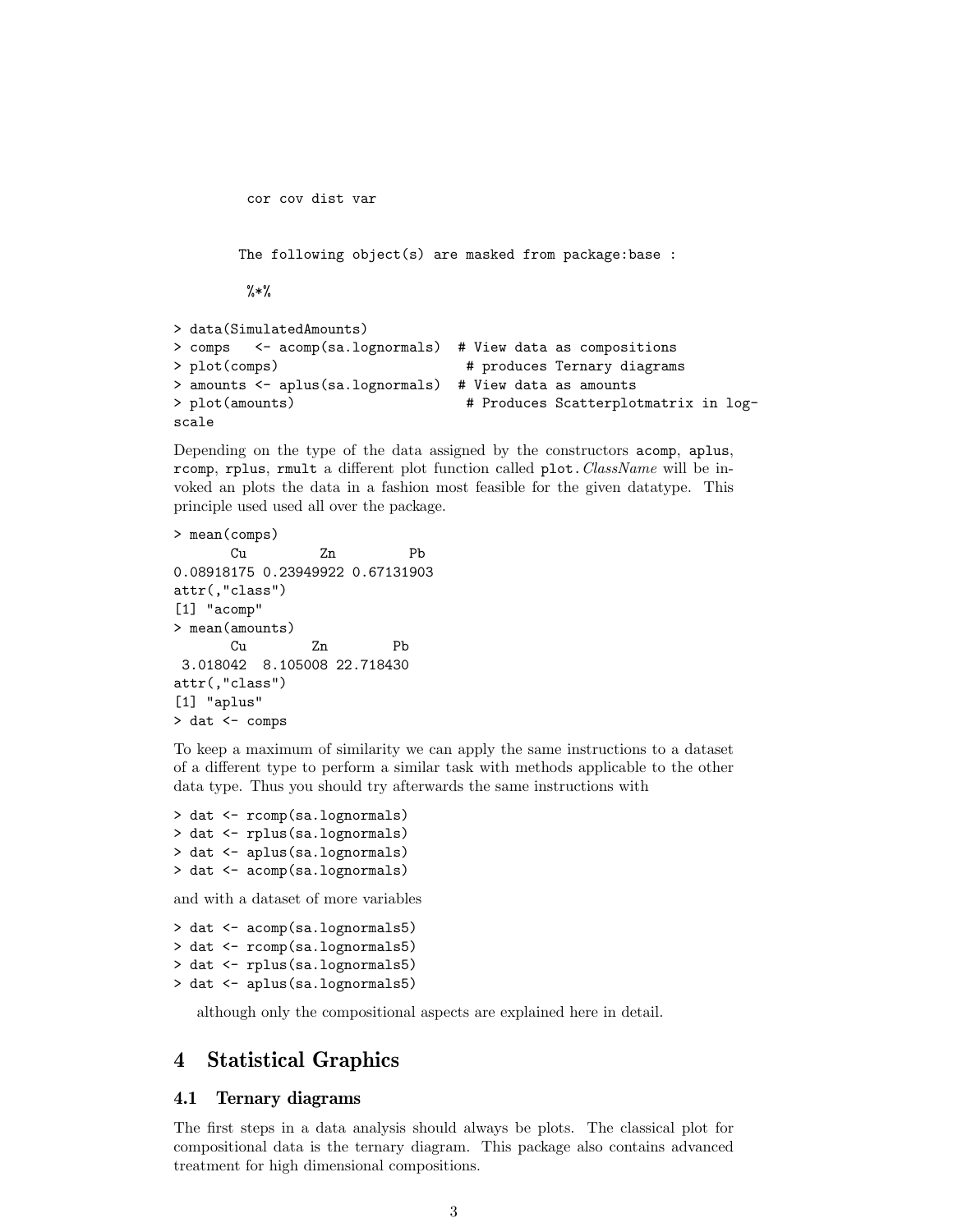#### > plot(dat)

A ternary diagram has 3 not perpendicular axes. Each corner of a ternary diagram is associated one part of the composition. The location of a point in a ternary diagram has two main interpretations. Any composition on a line parallel to the axis opposite to a corner has the same portion of that component. The portion corresponds to the relative distance to the line to the axis on the distance of the corner to the axis. A second interpretation that all points on a straight line through one of the corners have equal relative portions of the two remaining components. This portion is given by the relative portions represented by the point, where the line crosses the opposite axis.

Several informations can be added to ternary diagrams:

```
plot(mean(dat),pch=20,add=T,col="red") # The geometric mean
ellipses(mean(dat),var(dat),col="red",r=2) # a 2 sigma region
straight(mean(dat),princomp(dat)$Loadings) # some lines
```
Ellipses and straight lines are drawn here in Aitchison geometry [Pawlowsky-Glahn and Egozcue(2001)]. For a more classical approach with ellipses and straight lines looking straight and round you need to use rcomp instead.

However the ternary diagram can only display compositions of three parts. In case of more parts a scatter plot matrix like matrix of ternary diagrams is displayed which selects two components against some sort of margin of the rest:

```
plot(acomp(sa.lognormals5))
plot(acomp(sa.lognormals5),margin="rcomp")
plot(acomp(sa.lognormals5),margin="Cu")
```
#### 4.2 Area plots

To visualize the amounts in a composition by areas we can use piecharts or stacked barplots:

```
barplot(dat)
barplot(acomp(dat[1:10,]))# a subset only
barplot(mean(dat)) # the mean only
barplot(dat-mean(dat)) # relative changes against the mean
pie(mean(dat)) # Only one composition at a time can be drawn
```
The piechart is not part of the package.

#### 4.3 Boxplots

An basic principle in compositions is, that while the individual quantities are influenced by everything, relative portions of two components are meaningful and relatively easy to interpret, since the effect of the other components, which could eventually extrude the two parts, is removed. The boxplot function shows a matrix displaying this relative amounts of all pairs in the dataset.

```
boxplot(dat) # ratios of amounts
boxplot(rcomp(dat)) # relative amounts
boxplot(rcomp(dat),dots=T) # plot datavalues too
```
The acomp-method of boxplot displays the ratios of the amounts in log geometry, which is typically leading to nice symmetric boxplots. The rcomp-method of boxplot simply displays the relative portion itself, which is more easy to understand but typically shows extreme skewness. This display can be seen as a display of the one dimensional minimal subcompositions.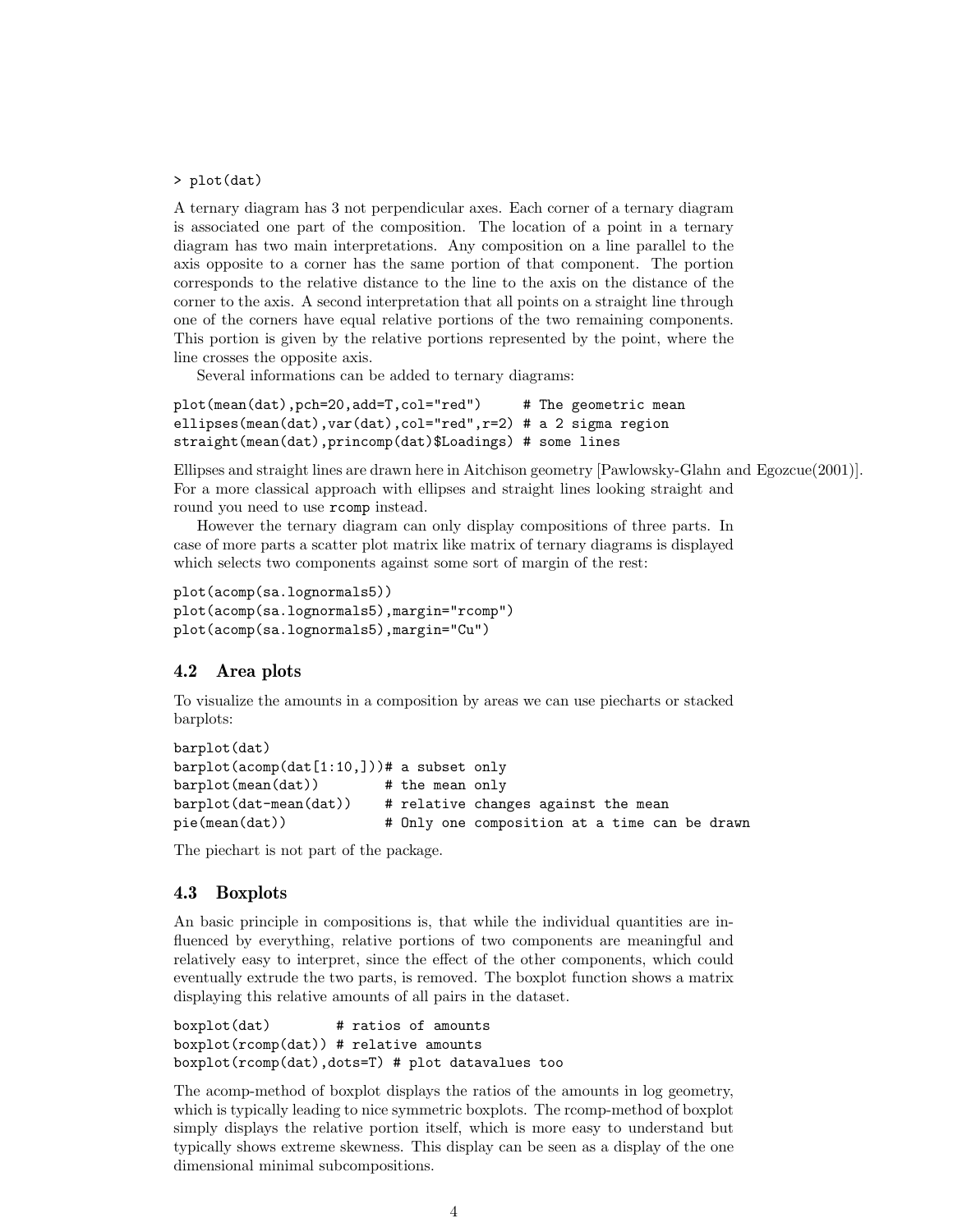### 5 Descriptive Statistics

Various descriptive statistics can be easily computed:

| mean(data)         | # mean (geometric mean)                             |
|--------------------|-----------------------------------------------------|
| var(data)          | # variance in the clr-euclidean space structure     |
| sd(data)           | # !! classical componentwise standarddeviation      |
| mvar(data)         | # metric variance = trace of var(dat)               |
| msd(data)          | # metric standard = mvar(dat) / $(D-1)$             |
| variation(dat)     | # the variation matrix (i.e. $var(log(x_i/x_i)))$ ) |
| summary(dat)       | # summaries of all $log(x_i/x_j)$                   |
| # cov(dat1,dat2)   | # covariance in clr euclidean space structure       |
| # cor(data1, dat2) | # correlation in clr euclidean space structure      |

While descriptive statistics and there meaning are well known for classical multivariate datasets, their definition and their interpretation seem to be subject to ongoing research. The summaries provided follow two different general approaches: For mean, var, mvar, msd the data is interpreted as a multivariate vector in the geometry associated to the class. In this geometry the mean, variance, generalized variance or mean standard deviation is taken. While the mean of vectors is a vector again, the result is again a composition and thus given as a composition. The spread informations are informations on (squared) distances and thus given in terms of the dimensionless (squared) distances of the simplex. Naively they can be interpreted just as classical means and variances. The mean is a measure of location, while variances and standard deviations are measures of spread. A dataset with more spread has a larger variance. The var gives the spread of the vector as a matrix usual for multivariate quantities. However chosen unit axes represent the individual portions and are thus not perpendicular leading to a singular matrix. The mvar is a generalized variance of the vector giving the mean squared distance to the mean. The msd gives the square route of the mean square distance in arbitrary directions and can thus be interpreted like a classical standard deviation. To get a deeper understanding one must understand the Euclidean space structure known as Aitchison geometry which is explained in [Barceló-Vidal et al.(2001)Barceló-Vidal, Martín-Fernández, and Pawlowsky-Glahn] and later publications of the Gerona group. For detailed documentations the reader is referred to the help.

The other summaries given by variation and summary are based on the idea that a composition is represented by a set of (not unrelated) univariate quantities given by the subcompositions of each pair of two components, like used in the boxplots. All informations are provided in parallel for all the resulting univariate simplices in log-ratio geometry.

For a more classical view understanding the compositions as a multivariate vector of individual portions one can use the rcomp-class:

```
mean(rcomp(dat))
var(rcomp(dat))
sd(rcomp(dat))
summary(rcomp(dat))
```
### 6 Computation in the four scales

#### 6.1 Computing with total mass

When we get a compositional dataset it is often not closed to a sum of due to multiple reasons. For each class can find out the total sum for each case by the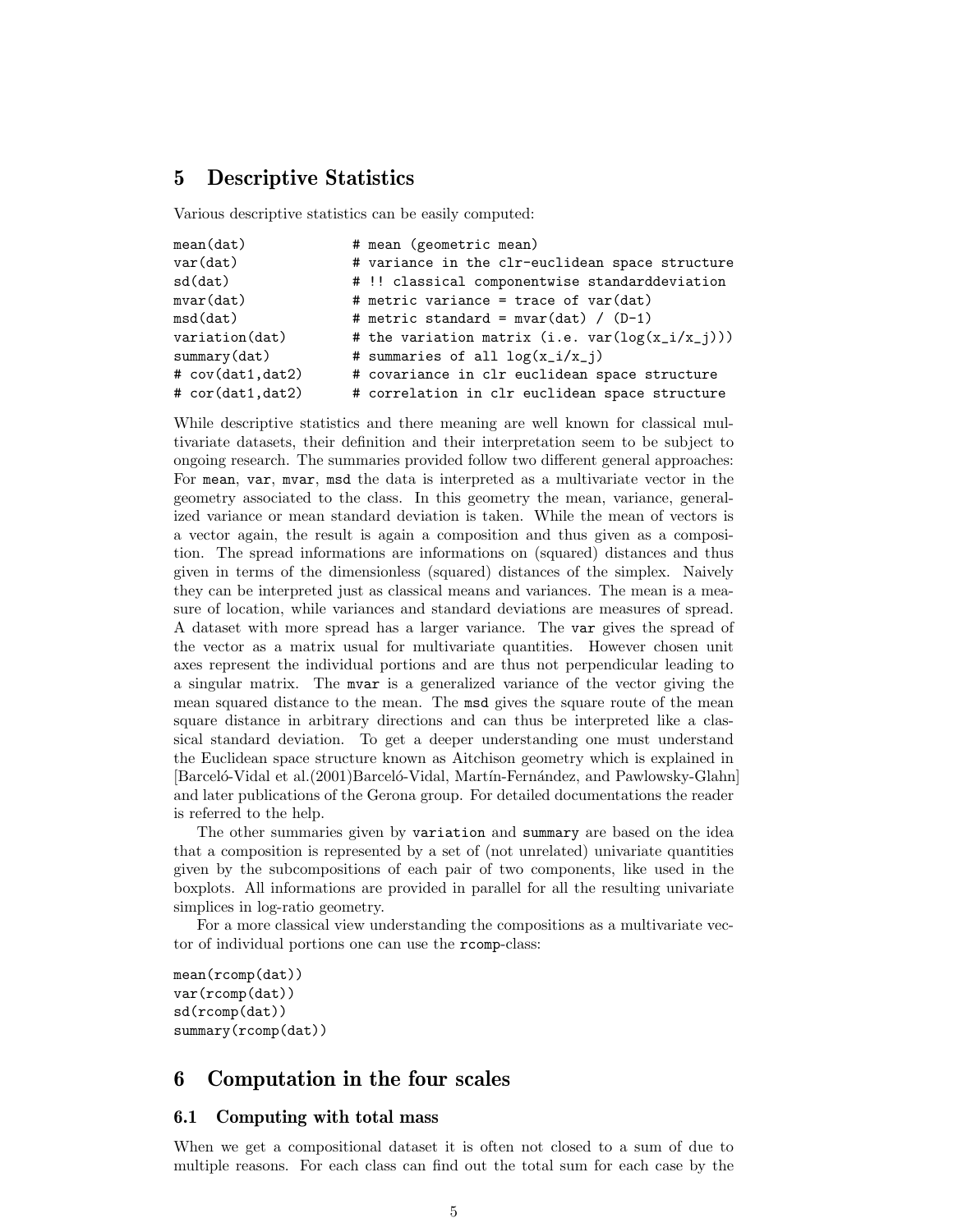totals command.

```
> totals(acomp(amounts))
 [1] 1 1 1 1 1 1 1 1 1 1 1 1 1 1 1 1 1 1 1 1 1 1 1 1 1 1 1 1 1 1 1 1 1 1 1 1 1 1
[39] 1 1 1 1 1 1 1 1 1 1 1 1 1 1 1 1 1 1 1 1 1 1
> totals(aplus(amounts))
 [1] 89.86653 51.27057 54.28445 18.31066 31.19352 21.82243 39.43808
...
```
The constructor "acomp" closes the data to 1 (or the amount given by the total command line option) and thus totals can not be retrieved afterwards. The total sum can be reconstituted by the optional total= parameter of the constructors:

```
> (mass <- totals(aplus(amounts)))
[1] 89.86653 51.27057 54.28445 18.31066 31.19352 21.82243 39.43808
...
> amounts
            Cu Zn Pb
 [1,] 8.8043262 35.1671810 45.895025
...
> dat
             Cu Zn Pb
 [1,] 0.097971136 0.391326782 0.51070208
...
> acomp(dat,total=100) # Give portions in %
            Cu Zn Pb
 [1,] 9.7971136 39.1326782 51.070208
> aplus(dat,total=mass) # give each the right total mass again
            Cu Zn Pb
 [1,] 8.8043262 35.1671810 45.895025
...
```
#### 6.2 Subcompositions, Marginal compositions and Grouping

There are various possibilities to transform a composition to a composition of less elements. For this chapter we use a higher dimensional example

> (dat5 <- acomp(sa.lognormals5)) Cu Zn Pb Cd Co [1,] 0.424629320 0.419450330 0.15016391 3.024494e-03 2.731947e-03 ...

The most simple concept is that of a subcomposition [Aitchison(1986)]: Take only some of the parts and use them as a compositions:

```
> acomp(dat5,c("Pb","Cd","Co"))
           Pb Cd Co
 [1,] 0.9630809 1.939768e-02 1.752142e-02
...
> acomp(dat5,1:3)
            Cu Zn Pb
 [1,] 0.427087826 0.421878850 0.15103332
...
```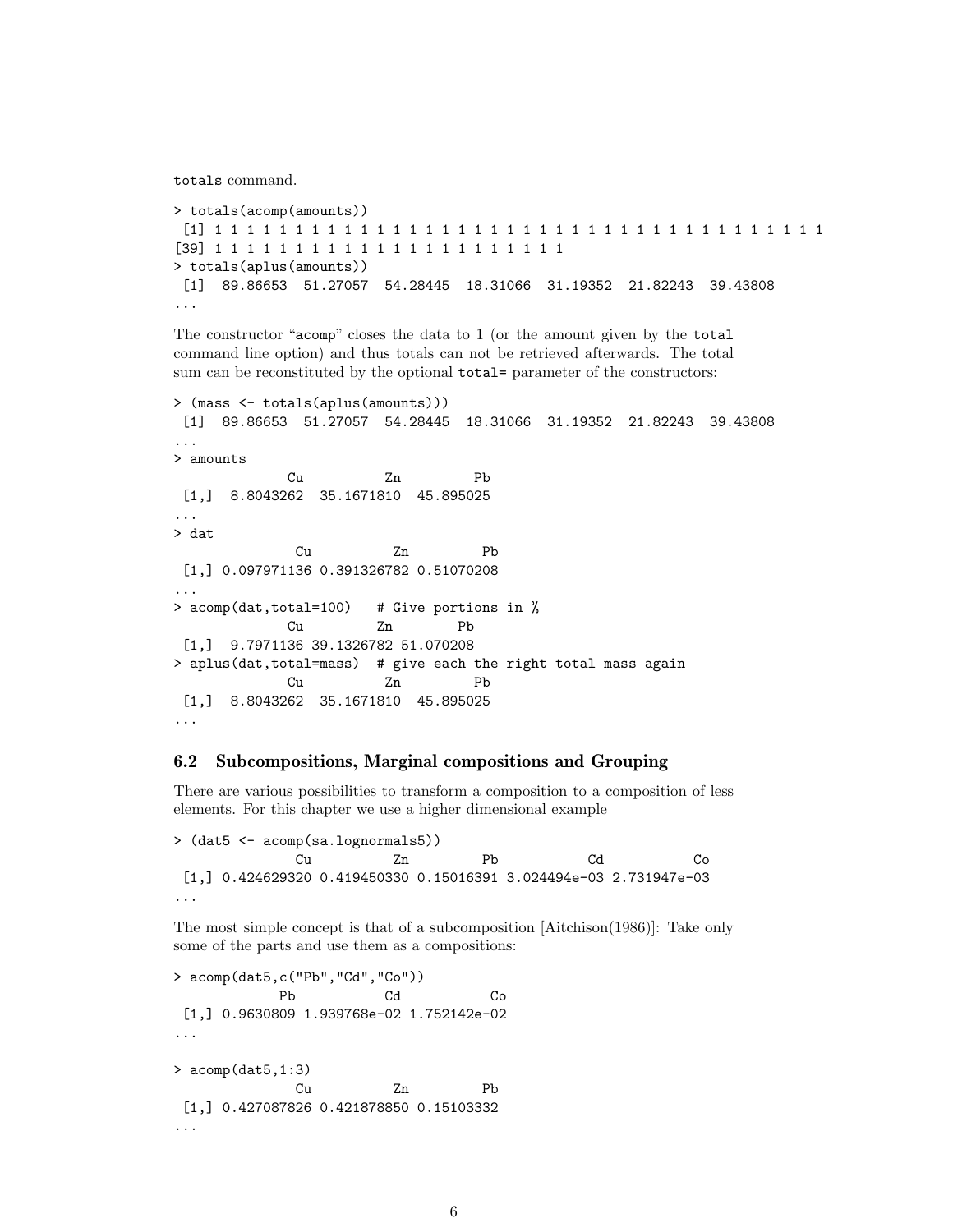The parts selected can be given either by names or column numbers. Both methods can not be mixed. It is a major property of the "acomp" approach to be consistent with taking subcompositions.

Another approach is that marginal compositions taking some interesting components and the "rest". The various approaches differ in how to make a "rest". The approach of taking just the sum of the rest is consistent with "rcomp"-approach and computed by

```
> rcompmargin(dat5,c("Cd","Cu"))
              Cd Cu +
[1,] 3.024494e-03 0.424629320 0.5723462
...
```
This approach often leads badly readable ternary diagrams since the rest is often nearly everything. A sophisticated approach is that of taking the geometric mean of the rest, which is consistent with the "acomp"-approach:

```
> acompmargin(dat5,c("Cd","Cu"))
              Cd Cu \star[1,] 6.258330e-03 0.8786497 0.11509202
...
```
This approach as been proposed by Vera Pawlowsky-Glahn (as cited in the help in this package). You can distinguish the margins, when selected implicitly in plot functions by the symbol " $+$ " or "\*" to name them.

The most advanced concept is that of grouping parts together and to represent each group by some mean amount. The conceptual approach of seeing the groups of parts just as components of the original material for themself leads to grouping by adding the parts in the groups. This approach is consistent with the "rcomp" approach and computed by

```
> dat5
```

```
Cu Zn Pb Cd Co
[1,] 0.424629320 0.419450330 0.15016391 3.024494e-03 2.731947e-03
...
> groupparts(rcomp(dat5),Cparts=c("Cu","Cd","Co"),Zparts=c("Zn"),Pparts=c("Pb"))
         Cparts Zparts Pparts
[1,] 0.430385760 0.419450330 0.15016391
...
```
An aggregation approach more consistent with the relative geometry of "acomp" is that of taking geometric means instead of sums:

```
> groupparts(dat5,Cparts=c("Cu","Cd","Co"),Zparts=c("Zn"),Pparts=c("Pb"))
           Cparts Zparts Pparts
 [1,] 0.0259834679 0.717242525 0.25677401
...
```
This approach seams to change everything and to be difficult to understand . However it is linearly consistent with taking subcompositions and changing units and so on and can not lead to false conclusion because the sequence of data treatment. The approach is simplification of the approach in [Egozcue, J.J. and V. Pawlowsky-Glahn (2005)], which proposes a reweighting of the geometric means to achieve isometry of the transformation. However full isometry can not be achieved when things are seen as compositions afterwards. The groupparts function also exists for the classes "rplus" using sums and "aplus" using compositions.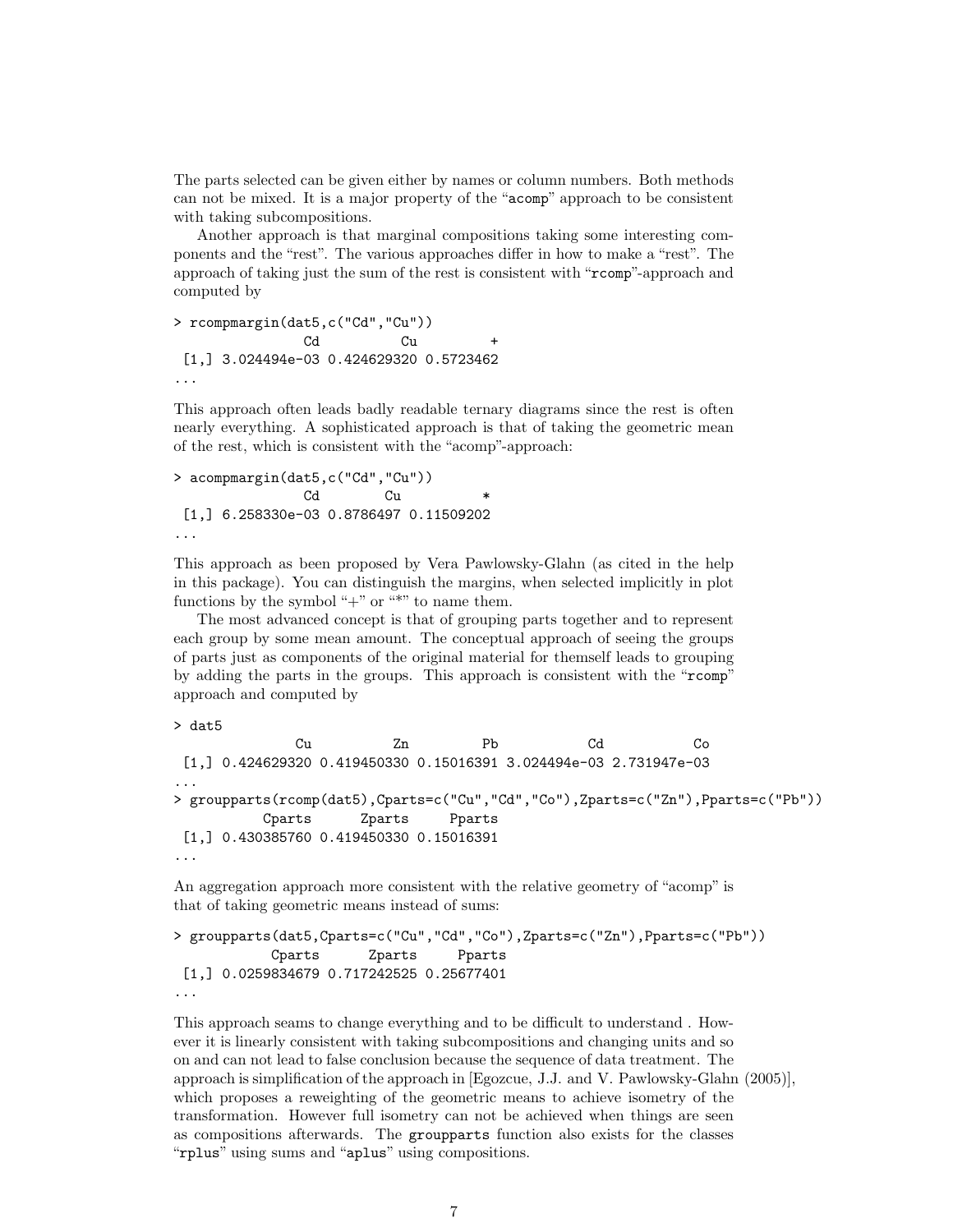#### 6.3 Transformations

All the underlying spaces of the four classes can be mapped into a classical coordinate based vectorspace by some transformations. The package provides all the transformations defined for the Aitchison simplex  $\text{alr}$  (additive log ration)[Aitchison(1986)],  $clr$  (centered log ratio)[Aitchison(1986)] and  $ilr$  (isometric log ratio) [Egozcue, Pawlowsky-Glahn, Mateu-Figueras, The concept of transformations is discussed in detail in [Pawlowsky-Glahn(2003)] and further in [Pawlowsky-Glahn and Mateu-Figueras(2005)].

```
> dat
              Cu Zn Pb
 [1,] 0.097971136 0.391326782 0.51070208
...
attr(,"class")
[1] "acomp"
> clr(dat)
              Cu Zn Pb
 [1,] -1.011994527 0.3728755437 0.639118984
...
attr(,"class")
[1] "rmult"
> clr.inv(clr(dat))
              Cu Zn Pb
 [1,] 0.097971136 0.391326782 0.51070208
...attr(,"class")
[1] "acomp"
> ilr(dat)
              [,1] [,2][1,] -1.239435107 -0.188262542...
attr(,"class")
[1] "rmult"
> ilr.inv(ilr(dat)) # No rownames
             [,1] [,2] [,3]
   [1,] 0.097971136 0.391326782 0.51070208
...attr(,"class")
[1] "acomp"
> alr(dat)
            Cu Zn
 [1,] -1.6511135 -0.266243440...
attr(,"class")
[1] "rmult"
> alr.inv(alr(dat)) # No last colname
             Cu Zn
 [1,] 0.097971136 0.391326782 0.51070208
...
attr(,"class")
[1] "acomp"
```
Similar transformations are newly defined for in the compositions package for the other geometries . You can find more details in the help for cpt, ipt, ilt, and iit. Inverses for all these transforms are given by xxx.inv where xxx stands for the name of the transform. For all scales a dimension preserving (injective, isometric)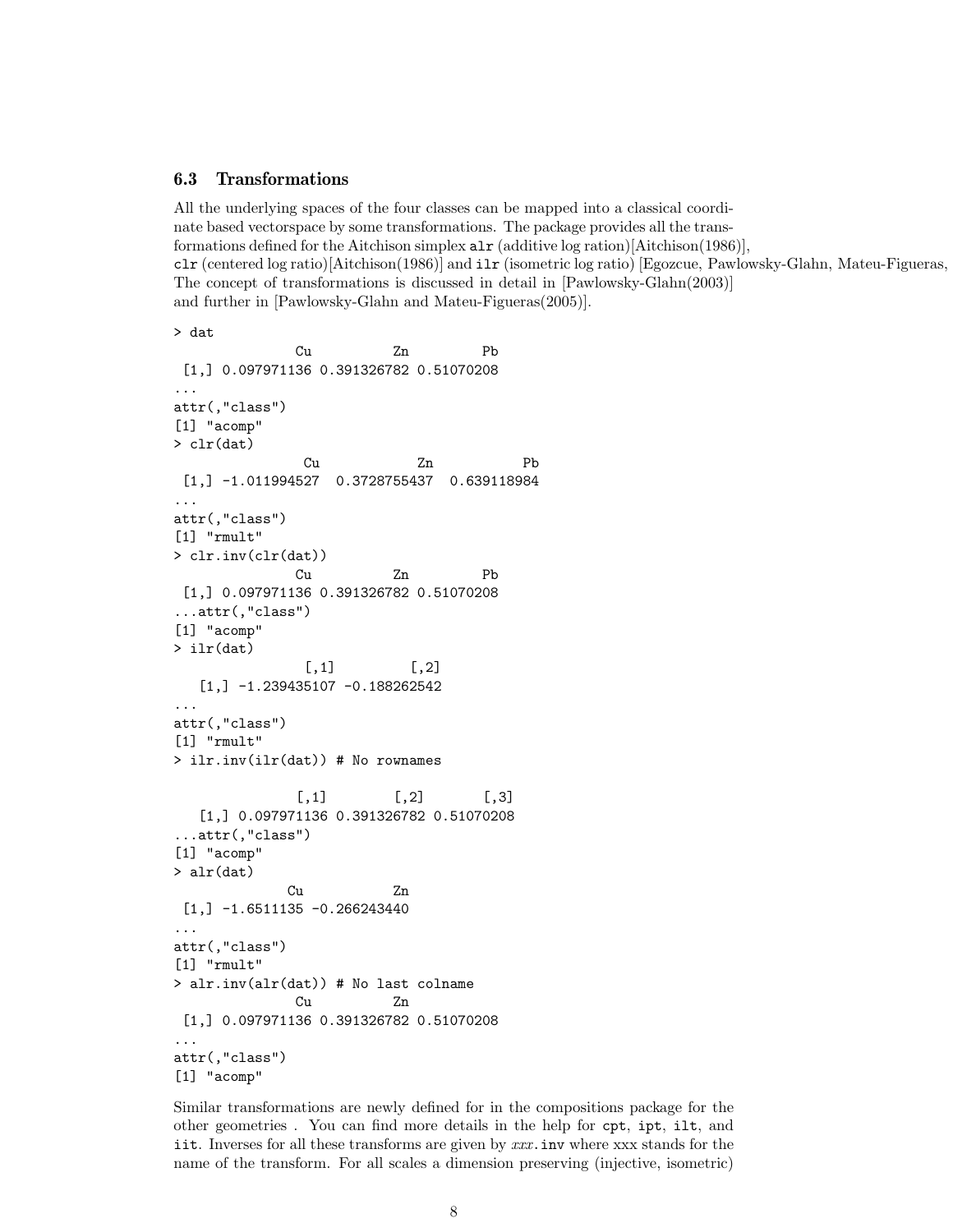transform is given by the generic functions cdt (centered default transform) and the isometric (bijective, isometric) transform is given by idt (isometric default transform):

```
> cdt(dat) # clr, cpt, ilt, iit for acomp, rcomp, aplus, rplus
               Cu Zn Pb
 [1,] -1.011994527 0.3728755437 0.639118984
...
attr(,"class")
[1] "rmult"
> idt(dat) # ilr, ipt, ilt, iit for acomp, rcomp, aplus, rplus
              [,1] [,2][1,] -1.239435107 -0.188262542
...
attr(,"class")
[1] "rmult"
```
#### 6.4 Operations

The composition library is based on the idea of a Euclidean space structure in each of the scale levels and provides overloaded operators for  $x + y$ ,  $x - y$ ,  $\alpha * x$ , skalar product and linear mappings (matrix multiplication) in these spaces. These mathematical operations are mainly intresting to implement own novel analysis methods or to understand the technical background of the package.

For the real compositions (class "rcomp") and real amounts (class "rplus") the space structure is given by the enclosing  $R^D$  space. A problem arises from the fact, that all values in  $R^D$  are allowed values in the scale and therefore some operations leave the space and result in a "rmult"-object, which represents the  $R^D$  space for the library. Aitchison compositions (class "acomp") form a vector space[Aitchison(1986)] [Barceló-Vidal et al.(2001)Barceló-Vidal, Martín-Fernández, and Pawlowsky-Glahn], when we use Aitchisons perturbation as addition:

$$
(x + y)_i := \left(\frac{x_i y_i}{\sum_{j=1}^{D} x_j y_j}\right)_{i=1,...,D}
$$

and Aitchisons power transform as scalar multiplication:

$$
(\alpha * x)_i := \left(\frac{x_i^{\alpha}}{\sum_{j=1}^D} x_j^{\alpha}\right)_{i=1,...,D}
$$

The neutral element of the space (i.e. the 0) is given by  $\text{rep}(1/D,D)$ . For a deeper understanding of these space structures of the class "acomp" the reader is referred to [Barceló-Vidal et al.(2001)Barceló-Vidal, Martín-Fernández, and Pawlowsky-Glahn].

For the amounts in relative scale (class "aplus") the vector space structure is given by similar operations without closing the data to 1:

$$
(x + y)_i := (x_i y_i)_{i=1,...,D}
$$

$$
(\alpha * x)_i := (x_i^{\alpha})_{i=1,...,D}
$$

The helper class "rmult" defines classical operations on coordinates:

$$
(x + y)_i := (x_i + y_i)_{i=1,...,D}
$$

 $(\alpha * x)_i := (\alpha x_i)_{i=1,...,D}$ 

The neutral element of the space (i.e. the 0) is given by  $rep(1,D)$ .

In the library these operations can be applied to individual objects like: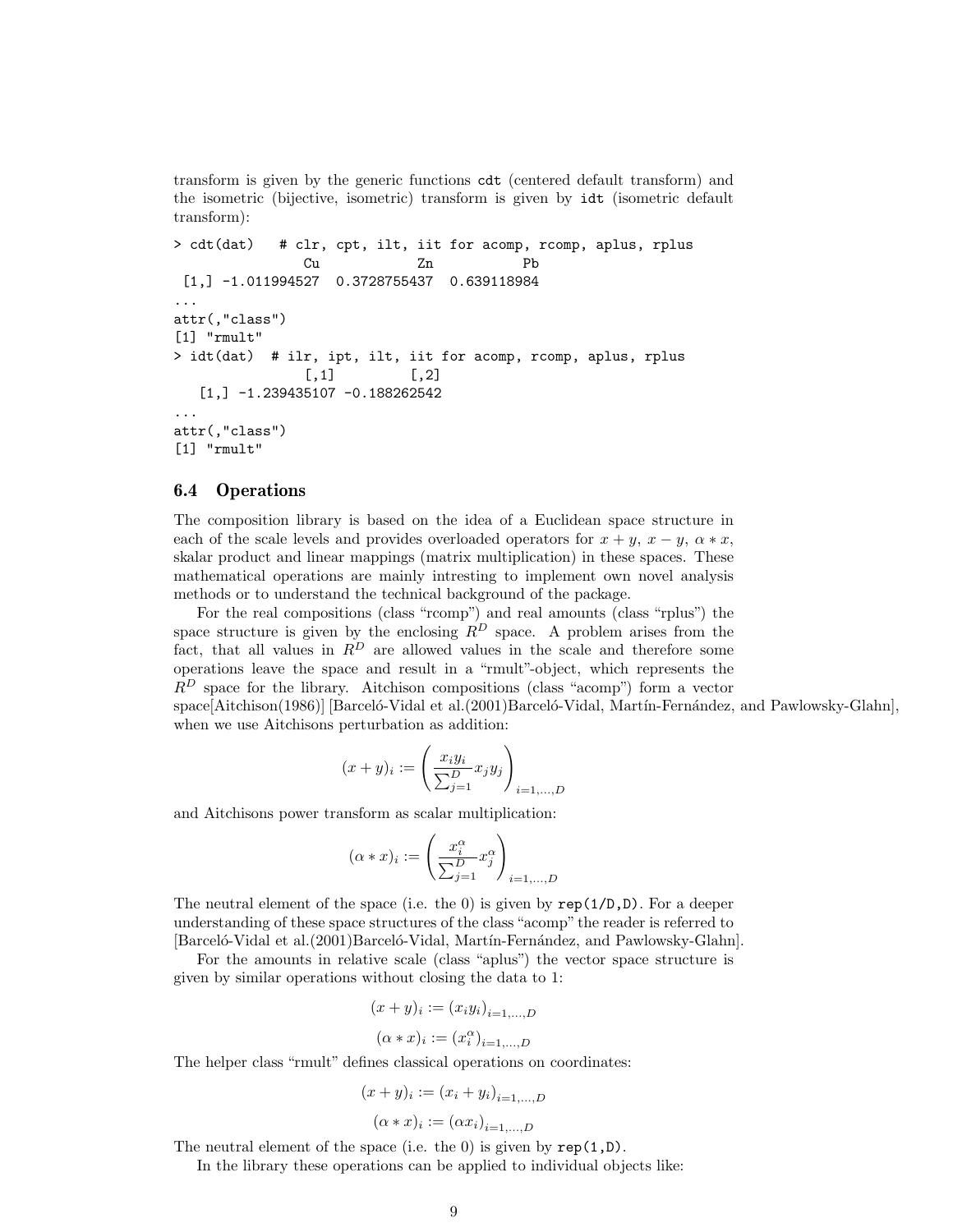```
> \text{acomp}(c(1,2,3)) + 3* \text{acomp}(c(10,1,1))[1] 0.995024876 0.001990050 0.002985075
attr(,"class")
[1] "acomp"
```
to datasets as a whole operating with an individual object or a whole dataset of the same size again (like R typical parallel operation of vectors)

 $2*dat - (dat+dat)$  # Naturally a dataset of zeros =  $c(1/3,1/3,1/3)$ 

This style of operations tries make a dataset of compositions behave like a R-vector of vectors, which allows all the parallel operations on vectors using the operations defined in the space. This allows operations like

```
(data - mean(data)) / msd(data)
```
to be meaning full, which is just an isotropic scaling. Furthermore the vector spaces are equipped with a scalar product and a norm [Barceló-Vidal et al.(2001)Barceló-Vidal, Martín-Fernández, and Paw which – according to the original definition of " $\mathscr{K}^*$ " in R – are computed by the %\*% operator:

>  $a\text{comp}(c(1,2,1))$ %\*% $a\text{comp}(c(1/2,1,2))$ [1] 0

For datasets the operator does not behave like matrix multiplication but like a componentwise scalar product:

```
> dat %*% dat # scalar products
 [1] 1.57164217 8.79155615 6.15968662 0.70970049 3.02654905 0.68458123
...
> norm(dat)<sup>2</sup> # = (x,x)
 [1] 1.57164217 8.79155615 6.15968662 0.70970049 3.02654905 0.68458123
...
> mean( dat%*% dat) - mean(dat)%*%mean(dat) # ML-variance estimator
[1] 2.049732
> mvar(dat)* (nrow(dat)-1)/nrow(dat)
[1] 2.049732
```
Furthermore like usually in S and R the %a matrix multiplication operator, when one element is a vector from one of the scales and the other is a square matrix of the right dimension. Like usually in

```
> matrix(1:9,ncol=3) \frac{1}{2} (1,0,0)
> c(1,0,0) %*% matrix(1:9,ncol=3)
```
the vectors are treated as columns on the right side of the multiplication and as rows on the left side. The matrix describes a linear mapping with respect to a fixed coordinate system. Depending on the frame size of the matrix the coordinates can either be the coordinate system the idt-transform or cdt-transform of the respective scale. As an example we scale the dataset to unit variance matrix:

```
> var( powerofpsdmatrix(var(dat),-1/2) %*% (dat-mean(dat)) )
           [0,1] [0,2] [0,3][1,] 0.6666667 -0.3333333 -0.33333333
[2,] -0.3333333 0.6666667 -0.33333333
[3,] -0.3333333 -0.33333333 0.6666667
```
This matrix is of unit variance in the simplex plane. The off diagonal elements correspond to spurious correlation described by [Chayes(1960)]. The powerofpsdmatrix is a convenience function in the package to compute powers, inverses and square roots of singular (positive semidefinite) matrices.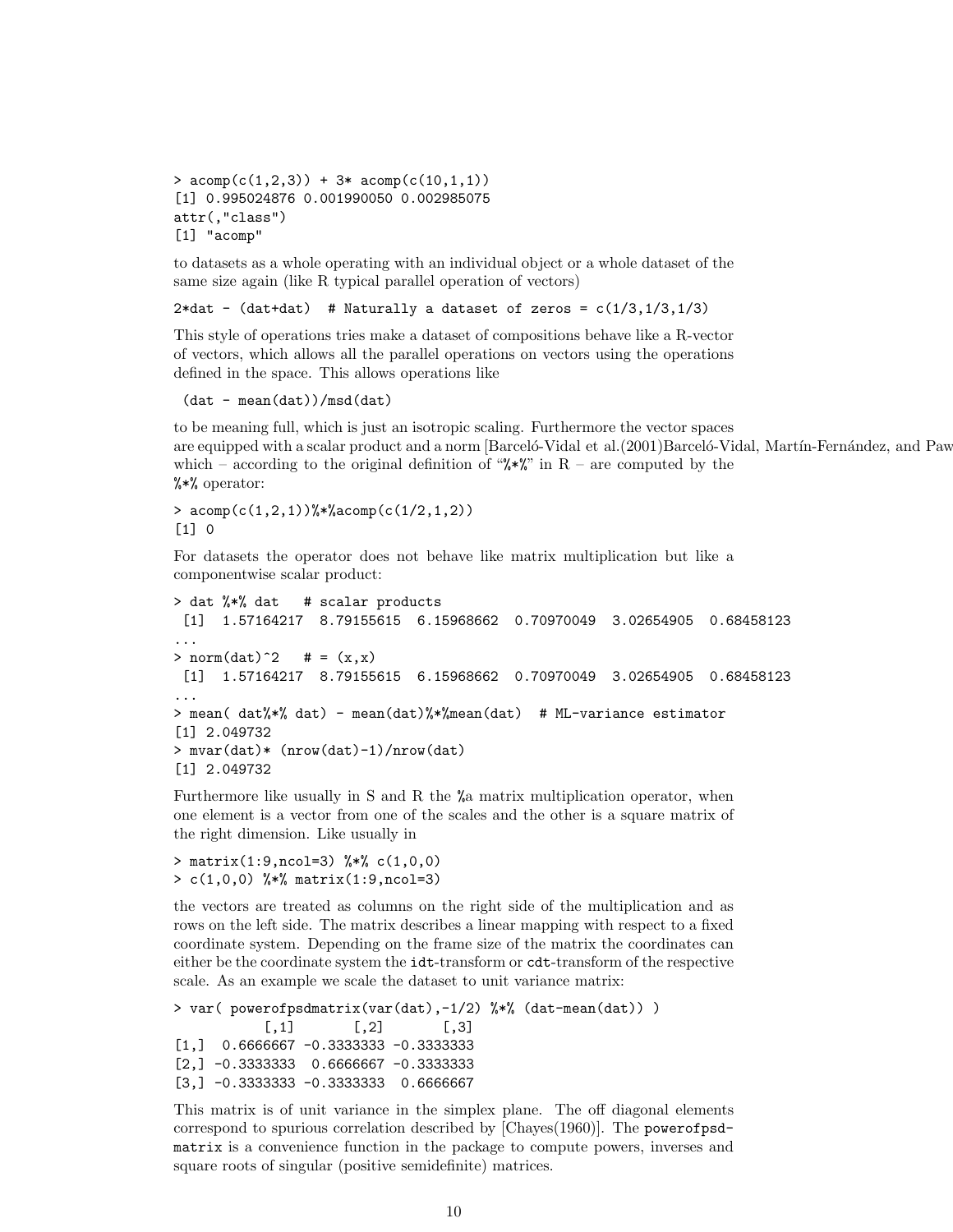# 7 Multivariate Methods

The central idea of the package – following the coordinate approach of [Pawlowsky-Glahn(2003)] and [Pawlowsky-Glahn and Mateu-Figueras(2005)] – is to transform the data by one of transforms into a classical multivariate dataset, to apply classical multivariate statistics and to back transform or interpreted the results afterwards in the original space.

### 7.1 Principle Component Analysis

The package augments the standard principle component analysis with specific interpretations in the given scale.

```
> (pc <- princomp(dat))
Call:
princomp.acomp(x = dat)Standard deviations:
  Comp.1 Comp.2
1.3604382 0.4460269
3 variables and 60 observations.
Mean (compositional):
        Cu Zn Pb
0.08918175 0.23949922 0.67131903
attr(,"class")
[1] "acomp"
+Loadings (compositional):
             Cu Zn Pb
Comp.1 0.5533583 0.5570883 1.8895534
Comp.2 0.4207858 1.7307697 0.8484445
attr(,"class")
[1] "acomp"
-Loadings (compositional):
            Cu Zn Pb
Comp.1 1.312246 1.3034604 0.3842932
Comp.2 1.725060 0.4193976 0.8555428
attr(,"class")
[1] "acomp"
> pc$Loadings \longrightarrow # The loadings as compositional vector
             Cu Zn Pb
Comp.1 0.5533583 0.5570883 1.8895534
Comp.2 0.4207858 1.7307697 0.8484445
attr(,"class")
[1] "acomp"
> pc$loadings \longrightarrow # The loadings in clr-space
Loadings:
  Comp.1 Comp.2
Cu -0.412 -0.705
Zn -0.405 0.709
Pb 0.816
              Comp.1 Comp.2
SS loadings 1.000 1.000
```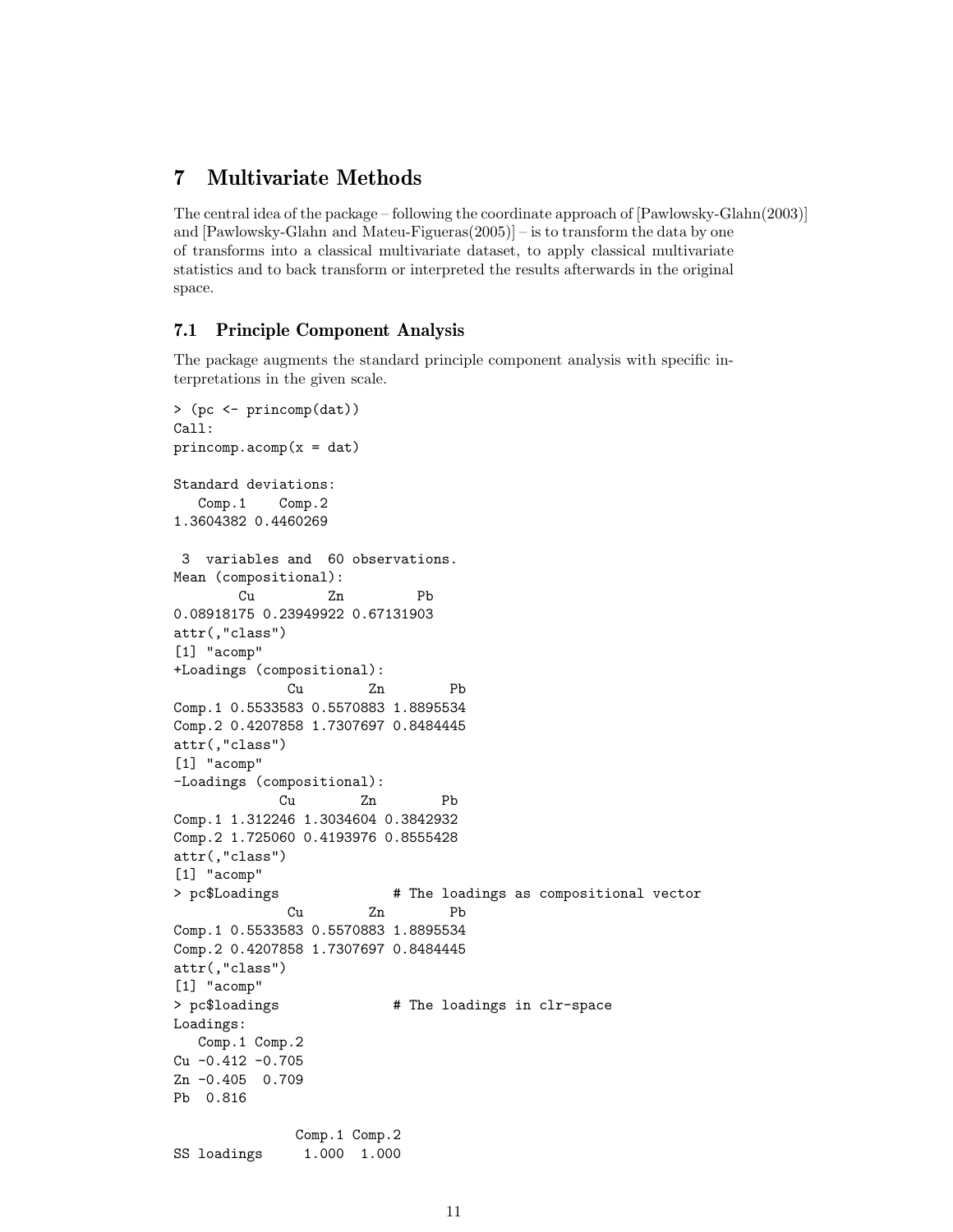```
Proportion Var 0.333 0.333
Cumulative Var 0.333 0.667
> plot(pc) # screeplot
> plot(pc,type="variance") # other screeplot
> plot(pc,type="biplot") # biplot
> plot(pc,type="loadings") # loadings as compositions
> plot(pc,type="relative") # loadings of log-ratios
> ? plot.princomp.acomp # help
```
A detailed course in interpretation of the results goes far beyond the scope of this software introduction. Not all possibilities have been discussed in literature until now. However references are [Aitchison and Greenacre(2002)], [Pawlowsky-Glahn and Egozcue(2001)], [Pawlowsky-Glahn(2003)], [Pawlowsky-Glahn and Mateu-Figueras(2005)].

### 7.2 Cluster Analysis

The package does not contain any special routine for cluster analysis, however due to its generic distance computation typical hclust usage is done in the selected geometry and automatically consistent with the selected approach:

```
hc <- hclust(dist(dat,method="euclidean"),linkage="avarage")
# The other distance types '"euclidean"', '"maximum"', '"manhattan"',
# '"canberra"', and '"minkowski"' are also meaningfull here.
plot(hc) # plot.hclust showing the dendrogramm
plot(dat,col=cutree(hc,4),pch=20) # show 4 clusters in colors
```
This cluster analysis is automatically based on a meaningful distance computed with the specified method in the cdt (see help) transform. At this time to compute a kmeans-clustering should be done manually in Euclidean coordinates (which is are explained in the help topic ilr) :

```
means <- acomp(t(sapply(split(data, factor(currence(hc,4)))), mean)))
km <- kmeans(ilr(dat),ilr(means))
plot(dat,col=km$cluster)
plot(ilr.inv(km$centers),add=T,col=1:4,pch=20)
```
### 7.3 Discrimination analysis

R provides multiple methods of discrimination analysis and more might follow. A direct support for discrimination analysis is not provided, since we can directly apply standard methods to isometricly transformed data: to apply the standard methods to compositional datasets:

```
library(MASS)
library(mda)
# split a dataset into training and validation part:
selection <- sample(nrow(sa.groups),floor(nrow(sa.groups)*0.7))
trainset <- acomp(sa.groups[selection,])
traingroups <- sa.groups.area[selection]
testset <- acomp(sa.groups[-selection,])
testgroups <- sa.groups.area[-selection]
# Linear Discrimination analysis
discr <- lda(traingroups<sup>~</sup>.,data=idt(acomp(trainset,c("clay","sand","gravel"))))
discr
table(traingroups,predict(discr)$class)
```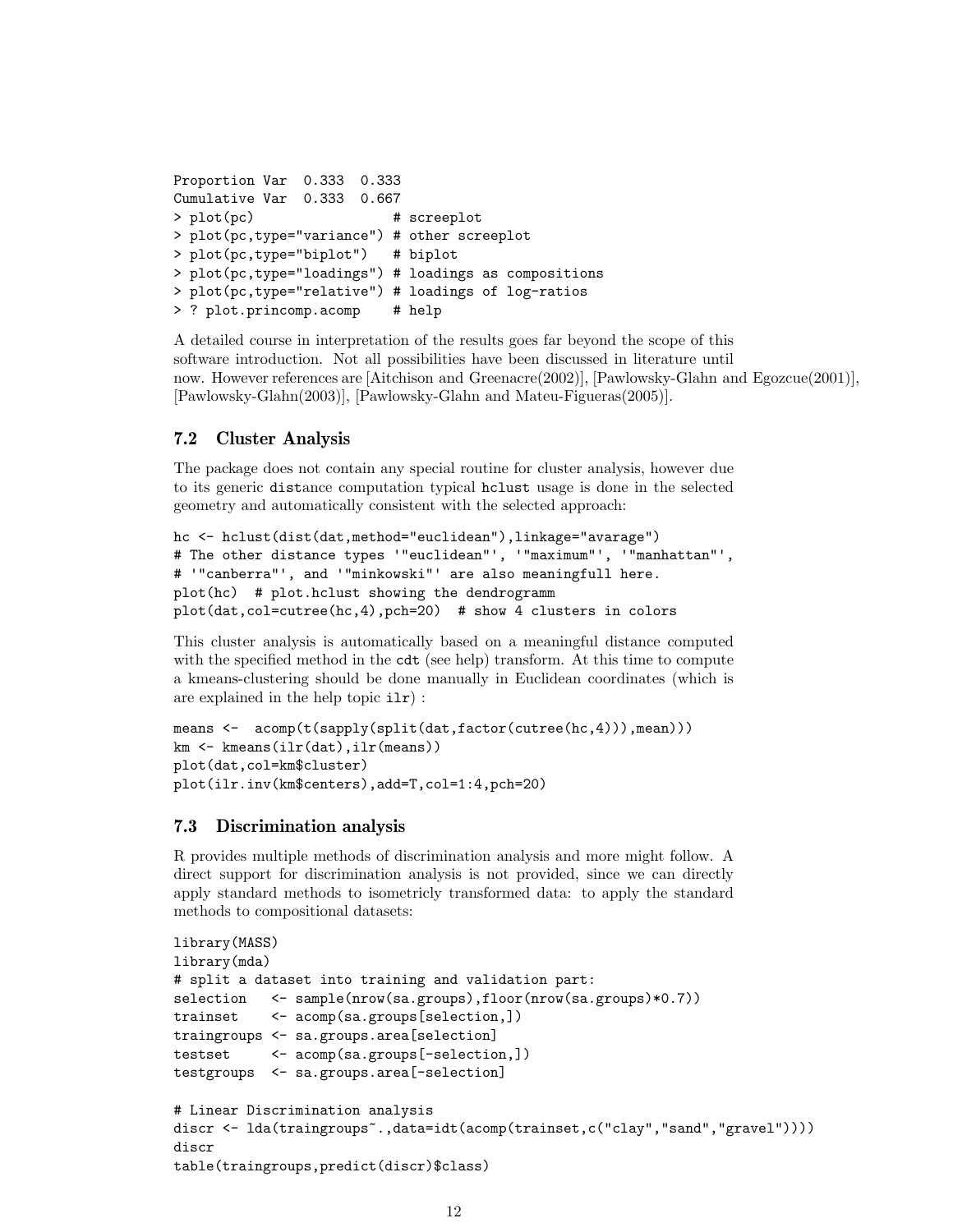```
predict(discr,newdata=idt(acomp(testset,c("clay","sand","gravel"))))
table(testgroups,predict(discr,newdata=idt(acomp(testset,c("clay","sand","gravel"))))$class)
barplot(ilr.inv(t(discr$scaling))) # Visualise the discrimination functions
plot(acomp(sa.groups),col=predict(discr,idt(acomp(sa.groups,c("clay","sand","gravel"))))$class,p
plot(acomp(sa.groups),col=sa.groups.area,add=T)
# Quadratic Discrimination analysis
discr <- qda(traingroups<sup>-</sup>.,data=idt(acomp(trainset,c("clay","sand","gravel"))))
discr
table(traingroups,predict(discr)$class)
predict(discr,newdata=idt(acomp(testset,c("clay","sand","gravel"))))
table(testgroups, predict(discr,newdata=idt(acomp(testset,c("clay","sand","gravel"))))$class)
plot(acomp(sa.groups),col=predict(discr,idt(acomp(sa.groups,c("clay","sand","gravel"))))$class,p
plot(acomp(sa.groups),col=sa.groups.area,add=T)
# Flexible discrimination analysis
discr <- fda(traingroups<sup>~</sup>.,data=idt(acomp(trainset,c("clay","sand","gravel"))))
discr
table(traingroups,predict(discr))
predict(discr,newdata=idt(acomp(testset,c("clay","sand","gravel"))))
table(testgroups, predict(discr,idt(acomp(testset,c("clay","sand","gravel")))))
plot(acomp(sa.groups),col=predict(discr,idt(acomp(sa.groups,c("clay","sand","gravel")))),pch=20)
plot(acomp(sa.groups),col=sa.groups.area,add=T)
```
### 7.4 Linear Models

Linear models can use any of the given scales as regressors or as response. However we decided not to introduce special routines for that since one retains much more flexibility by using standard methods in conjunction with transformations. However this means that the user has to be aware of backtransforming. In case of a compositional response this could like

```
> y <- acomp(sa.groups) # A dataset with usefull regressor
> x <- sa.groups.area # The (here categorial) regressor
> (mylm <- lm(ilr(y)~X,data=data.frame(X=x)))
Call:
lm(formula = ilr(y) x, data = data-frame(X = x))Coefficients:
            [,1] [,2](Intercept) -2.00642 -0.07032
XMiddle 1.83599 0.88136
XUpper 0.47219 -1.09672
> summary(manova(mylm))
          Df Pillai approx F num Df den Df Pr(\ge F)X 2 1.260 48.505 4 114 < 2.2e-16 ***
Residuals 57
---
Signif. codes: 0 `***' 0.001 `**' 0.01 `*' 0.05 `.' 0.1 ` ' 1
> ilr.inv(coefficients(mylm))
                  [,1] [,2] [,3]
  (Intercept) 0.04102279 0.4556668 0.50331037
```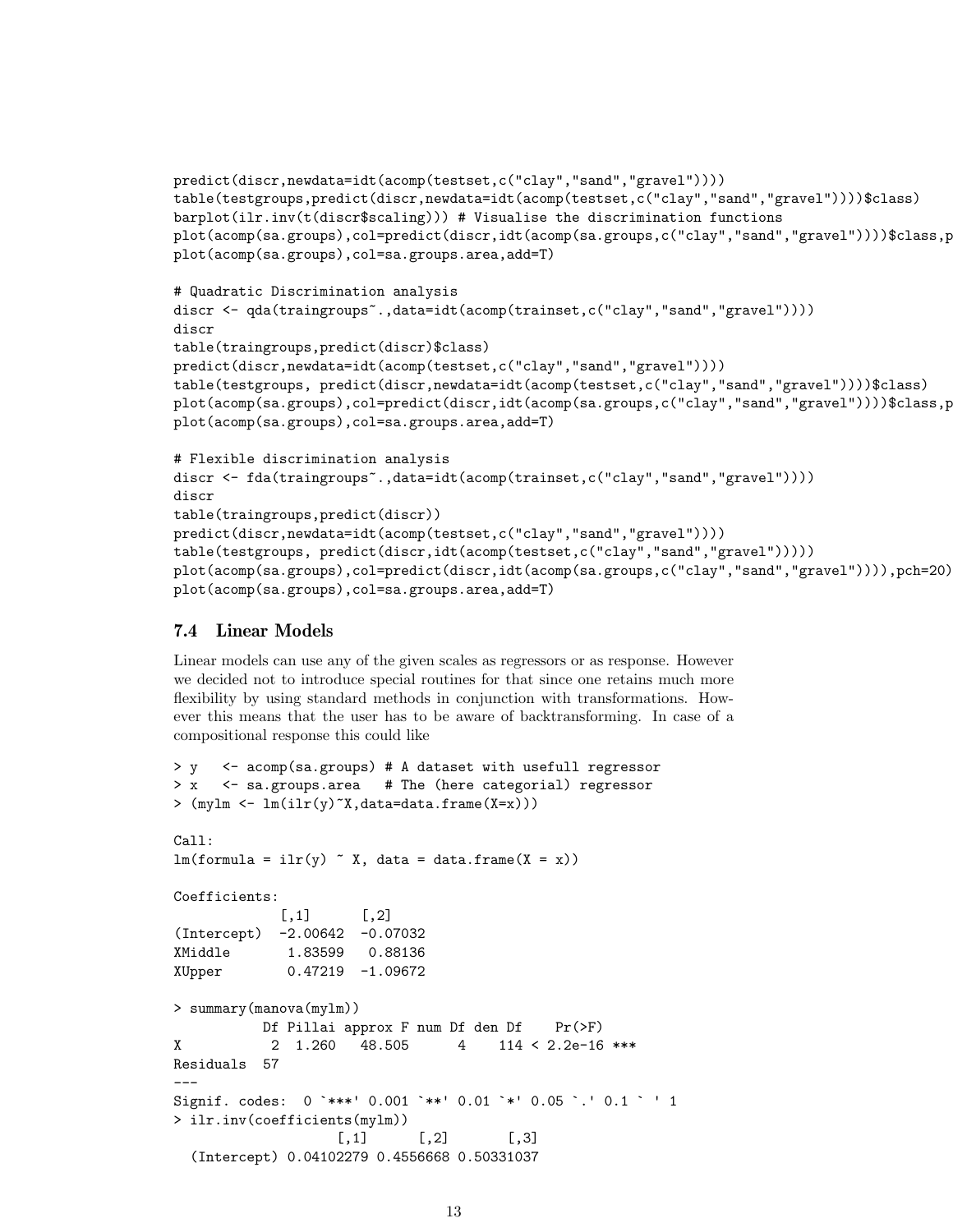```
xMiddle 0.79781245 0.1570356 0.04515198
 xUpper 0.40384157 0.1042933 0.49186510
attr(,"class")
[1] "acomp"
> plot(ilr.inv(resid(mylm)),col=x)
> plot(y,col=x)
> plot( ilr.inv(predict(mylm)),add=T,pch=20,col=x)
> ellipses
> ilr.inv(predict(mylm,newdata=data.frame(X=factor(levels(x)))))
          [0,1] [0,2] [0,3]1 0.04102279 0.4556668 0.5033104
 2 0.25768467 0.5633886 0.1789267
 3 0.05315796 0.1524882 0.7943539
attr(,"class")
[1] "acomp"
>
```
Similarly we can introduce the composition as regressors

```
> x <- acomp(sa.lognormals5,c("Cd","Zn","Pb","Co"))
> y <- sa.lognormals5[,"Cu"]
> (\text{mylm} < -\text{lm}(y^{\text{ndt}}(X), \text{data=list}(y=y,X=x)))Call:
lm(formula = y \text{ "} idt(X), data = list(y = y, X = x))Coefficients:
(intexcept) idt(X)1 idt(X)2 idt(X)32.791 -1.721 2.154 -1.609
> anova(mylm)
Analysis of Variance Table
Response: y
         Df Sum Sq Mean Sq F value Pr(>F)
idt(X) 3 759.74 253.25 18.034 2.595e-08 ***
Residuals 56 786.41 14.04
---
Signif. codes: 0 `***' 0.001 `**' 0.01 `*' 0.05 `.' 0.1 ` ' 1
> plot(predict(mylm),resid(mylm))
> predict(mylm,newdata=list(X=acomp(x[1:3,])))
A combination of all this is also possible:
> x <- acomp(sa.groups5,c("Pb","Co","Cd"))
> y <- aplus(sa.groups5,c("Cu","Zn"))
> k <- sa.groups5.area
> plot(y,col=k)
> (mylm <- lm( idt(Y)~k+idt(X),data=list(X=x,Y=y,k=k)))
Call:
lm(formula = idt(Y) "k + idt(X), data = list(X = x, Y = y, k = k))Coefficients:
            Cu Zn
(Intercept) 1.97369 4.46492
kMiddle -0.24318 -1.75248
```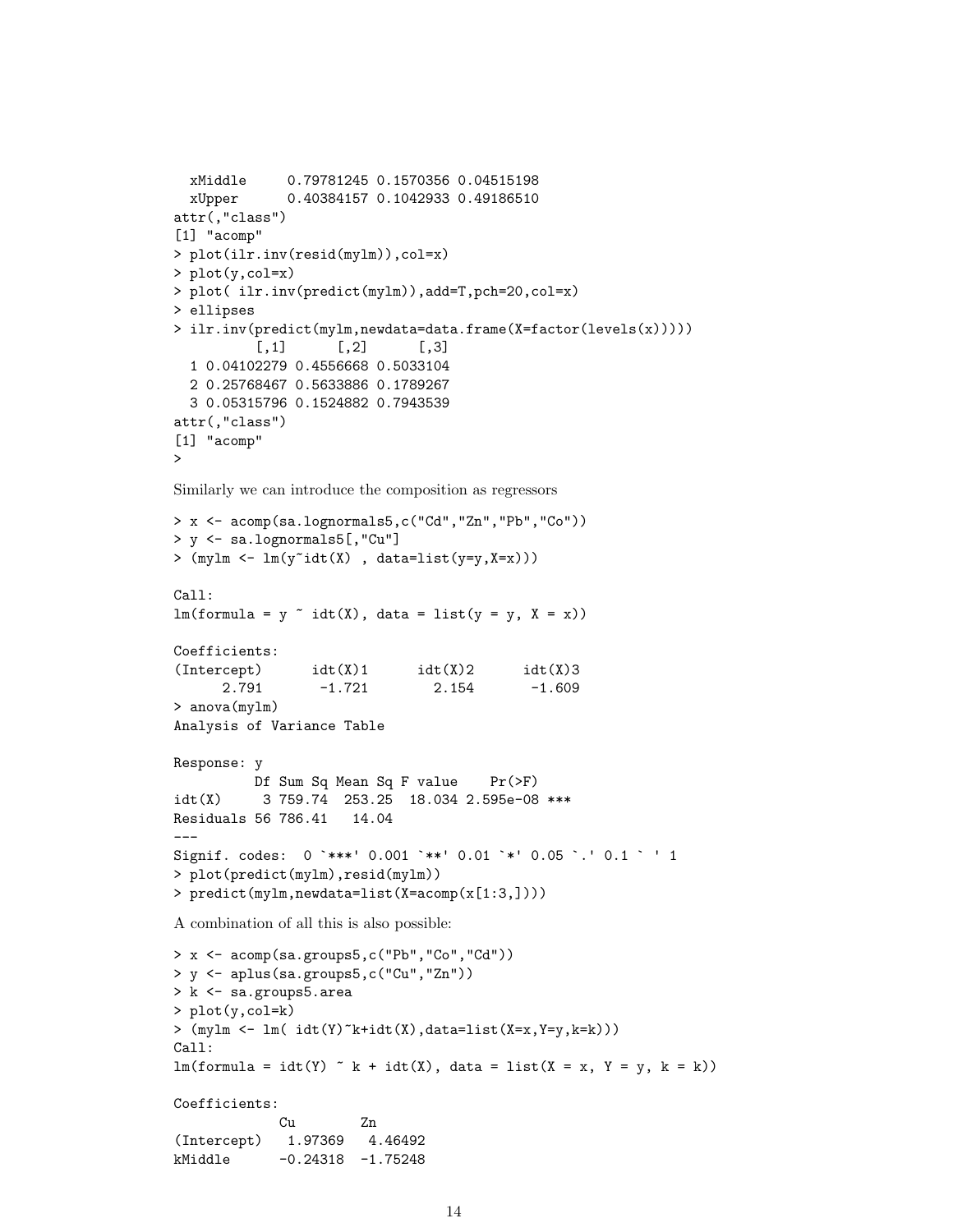| kUpper                                                                            | $-0.76350 -2.21039$  |  |  |  |  |
|-----------------------------------------------------------------------------------|----------------------|--|--|--|--|
| idt(X)1                                                                           | $-0.02325 - 0.01573$ |  |  |  |  |
| idt(X)2                                                                           | $-0.55759 - 0.57721$ |  |  |  |  |
| > plot(ilt.inv(predict(mylm)), add=T, col=k, pch=20)<br>> summary (manova (mylm)) |                      |  |  |  |  |

# 8 Conclusions

Without conclusion, but opening to further steps like barycentric coordinates (endpointCoordinates) or simulation (dlnorm.acomp,rnorm.acomp,runif.acomp, rDirichlet.acomp) I ask the reader to make his own experiences with compositional data analysis.

# References

- [Aitchison(1982)] Aitchison, J., 1982. The statistical analysis of compositional data (with discussion). Journal of the Royal Statistical Society, Series B (Statistical Methodology) 44 (2), 139–177.
- [Aitchison(1984)] Aitchison, J., 1984. Reducing the dimensionality of compositional data sets. Mathematical Geology 16 (6), 617–636.
- [Aitchison(1986)] Aitchison, J., 1986. The Statistical Analysis of Compositional Data. Monographs on Statistics and Applied Probability. Chapman & Hall Ltd., London (UK), 416 p.
- [Aitchison(1997)] Aitchison, J., 1997. The one-hour course in compositional data analysis or compositional data analysis is simple. In: Pawlowsky-Glahn, V. (Ed.), Proceedings of IAMG'97 — The third annual conference of the International Association for Mathematical Geology. Vol. I, II and addendum. International Center for Numerical Methods in Engineering (CIMNE), Barcelona (E), pp. 3–35.
- [Aitchison(2002)] Aitchison, J., 2002. Simplicial inference. In: Viana, M. A. G., Richards, D. S. P. (Eds.), Algebraic Methods in Statistics and Probability. Vol. 287 of Contemporary Mathematics Series. American Mathematical Society, Providence, Rhode Island (USA), pp. 1–22.
- [Aitchison and Greenacre(2002)] Aitchison, J., Greenacre, M., 2002. Biplots for compositional data. Applied Statistics 51 (4), 375–392.
- [Barceló-Vidal et al.(2001)Barceló-Vidal, Martín-Fernández, and Pawlowsky-Glahn] Barceló-Vidal, C., Martín-Fernández, J. A., Pawlowsky-Glahn, V., 2001. Mathematical foundations of compositional data analysis. In: Ross, G. (Ed.), Proceedings of IAMG'01 — The sixth annual conference of the International Association for Mathematical Geology. Vol. CD-. p. 20 p, electronic publication.
- [Billheimer et al.(2001)Billheimer, Guttorp and Fagan] Billheimer, D. and Guttorp, P. and Fagan, W.F. (2001). Statistical interpretation of species composition. Journal of the American Statistical Association 96 (456), 1205–1214.
- [Buccianti et al.(1999)Buccianti, Pawlowsky-Glahn, Barceló-Vidal, and Jarauta-Bragulat] Buccianti, A., Pawlowsky-Glahn, V., Barceló-Vidal, C., Jarauta-Bragulat,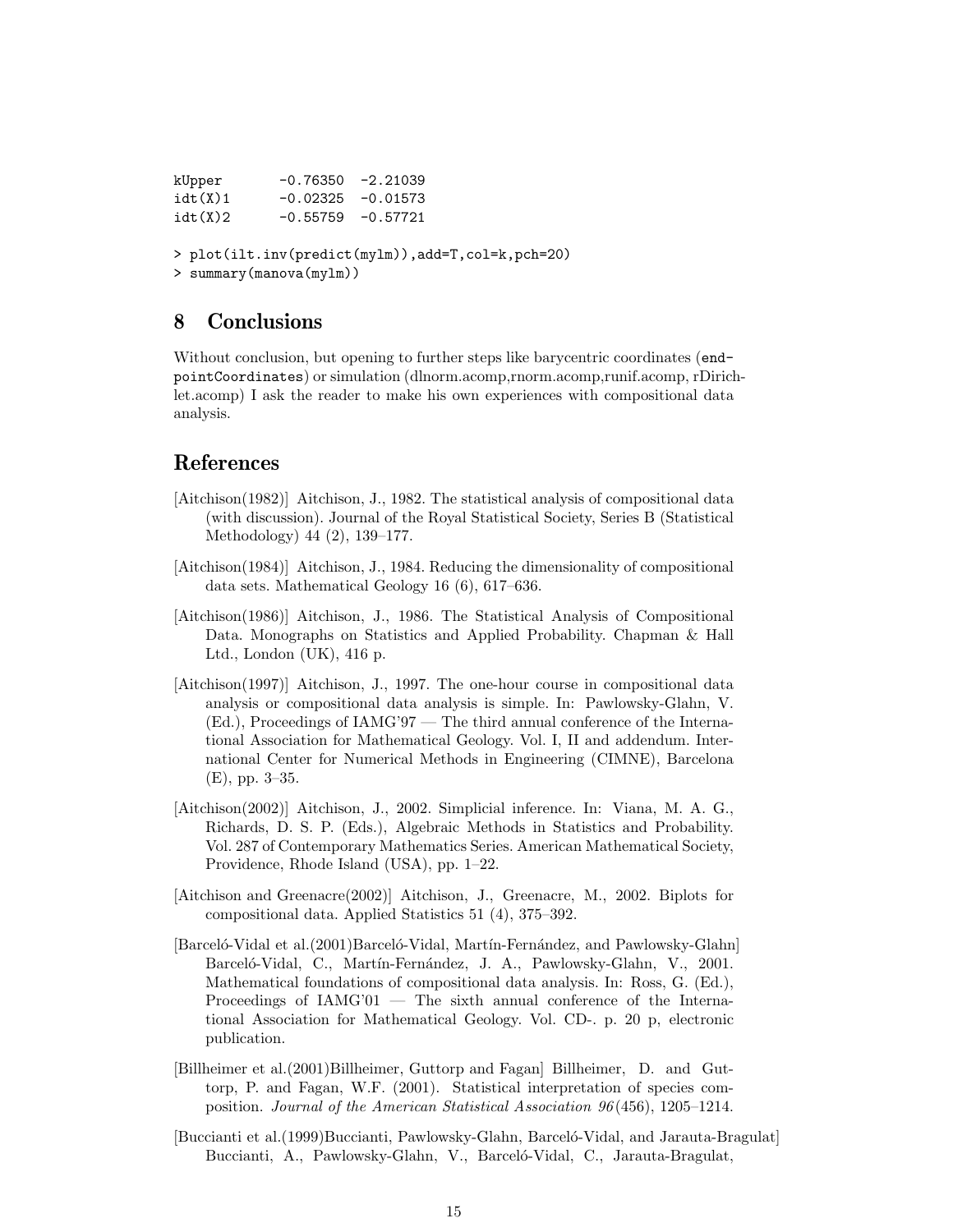E., 1999. Visualization and modeling of natural trends in ternary diagrams: a geochemical case study. In: Lippard, S. J., Næss, A., Sinding-Larsen, R. (Eds.), Proceedings of IAMG'99 — The fifth annual conference of the International Association for Mathematical Geology. Vol. I and II. Tapir, Trondheim (N), pp. 139–144.

- [Chayes(1960)] Chayes, F., 1960. On correlation between variables of constant sum. Journal of Geophysical Research 65 (12), 4185–4193.
- [Egozcue, Pawlowsky-Glahn, Mateu-Figueras, and Barceló-Vidal(2003)Egozcue and others] Egozcue, J. J., V. Pawlowsky-Glahn, G. Mateu-Figueras, and C. Barceló-Vidal (2003). Isometric logratio transformations for compositional data analysis. Mathematical Geology 35 (3), 279–300.
- [Egozcue, J.J. and V. Pawlowsky-Glahn (2005)] Egozcue, J.J. and V. Pawlowsky-Glahn (2005) Groups of Parts and their Balances in Compositional Data Analysis, Mathematical Geology, in press
- [Martín-Fernández et al.(2003)Martín-Fernández, Barceló-Vidal, and Pawlowsky-Glahn] Martín-Fernández, J., Barceló-Vidal, C., Pawlowsky-Glahn, V., 4 2003. Dealing with zeros and missing values in compositional data sets using nonparametric imputation. Math. Geol. 35 (3).
- [Otero et al.(2005)Otero, Tolosana-Delgado, Soler, Pawlowsky-Glahn and Canals] Otero, N., Tolosana-Delgado, R., Soler, A., Pawlowsky-Glahn, V. and Canals, A. (2005). Relative vs absolute analysis of compositions: a comparative analysis in surface waters of a Mediterranean river. Water Research (in press).
- [Pawlowsky-Glahn and Egozcue(2001)] Pawlowsky-Glahn, Vera and Egozcue, Juan José (2001). Geometric approach to statistical analysis on the simplex. Stochastic Environmental Research and Risk Assessment (SERRA) 15 (5), 384–398.
- [Pawlowsky-Glahn and Egozcue(2002)] Pawlowsky-Glahn, V., Egozcue, J. J., 2002. BLU estimators and compositional data. Mathematical Geology 34 (3), 259– 274.
- [Pawlowsky-Glahn(2003)] Pawlowsky-Glahn, Vera (2003). Statistical modelling on coordinates. In: Thió-Henestrosa and Martín-Fernàndez(2003) Compositional Data Analysis Workshop –  $CoDa Work'03$ , Proceedings. Universitat de Girona, ISBN 84-8458-111-X, http://ima.udg.es/Activitats/CoDaWork03/.
- [Pawlowsky-Glahn and Mateu-Figueras(2005)] Pawlowsky-Glahn, V., G. Mateu-Figueras (2005) The Statistical Analysis on Coordinates in Constrained Spaces, in International Statistical Institute. Session (55th :, 2005 : Sydney, N.S.W.) (2005) Abstract book : 55th session of the International Statistical Institute (ISI), 5-12 April 2005, Sydney Convention & Exhibition Centre, Sydney, Australia. ISBN 1-877040-28-2
- [Pearson(1897)] Pearson, K., 1897. Mathematical contributions to the theory of evolution. on a form of spurious correlation which may arise when indices are used in the measurement of organs. Proceedings of the Royal Society of London LX, 489–502.
- [R Development Core Team(2004)] R Development Core Team (2004). R: A language and environment for statistical computing. Vienna, Austria: R Foundation for Statistical Computing. ISBN 3-900051-00-3.